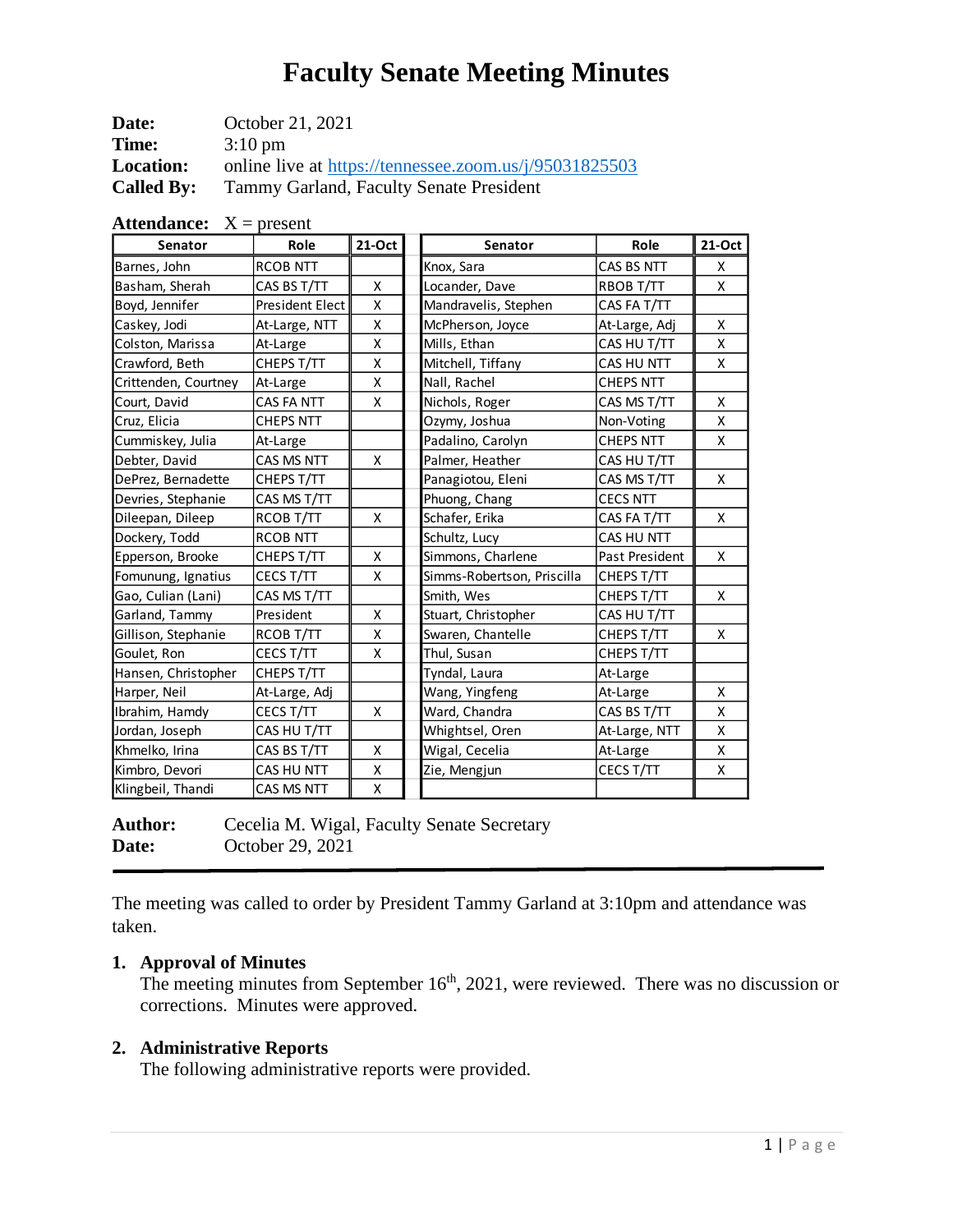### *Associate Provost Matt Matthews*

No formal report. Associate Provost Matthews responded to questions regarding vaccine mandates concerning the differing risk profiles of UTC employees. Matt stated Provost Hale is aware of these concerns. He will address them in a Q&A in 2 weeks.

#### *Vice Chancellor Tyler Forest*

Vice Chancellor Forest reminded those responsible for approving time to ensure approval in advance of the biweekly payroll deadlines.

#### **3. Committee Reports**

The following committee reports were provided.

### *General Education (Lauren Ingraham)*

Dr. Ingraham stated they are still requesting feedback on the preliminary proposal. They are also contacting faculty to be involved in the review of the general education student outcomes on communication.

#### *Handbook Committee (Wes Smith)*

The following revisions of the Handbook were discussed, and the stated revision proposals were acted upon.

- *a. Handbook: NTT Termination Section 4.5* There was no discussion on this revision. **The motion to accept the proposal revision was approved (30 yes, 0 no).**
- *b. Handbook: NTT Faculty (in conjunction with NTT Committee) - Appointment* There used to be no policy on non-tenure track appointment contracts. Business is concerned with the changes on the length of contract for some appointment levels. Specifically, they are concerned that the 1-year contract for the assistant professor of practice level is too restrictive.

Wes Smith proposed an amendment to the proposal to change the length of contract to be up to 3 years for assistant professor practice, clinical, and research. Thus, both assistant and associate ranks can have a 3-year contract**. The motion to accept the proposal revision with the amendment was approved (31 yes, 0 no).** 

*c. Handbook: NTT Faculty (in conjunction with NTT Committee) – Promotion* The wording in this section is new. Some discussion occurred and the process of appeal was clarified – faculty can remove their application for promotion at any time (and try again the following year). This includes removal at the time of department head review if it appears the department head is not supportive of the promotion

#### **The motion to accept the proposal revision was approved (30 yes, 0 no).**

The following revision of the Bylaws were discussed, and the stated revision proposals acted upon.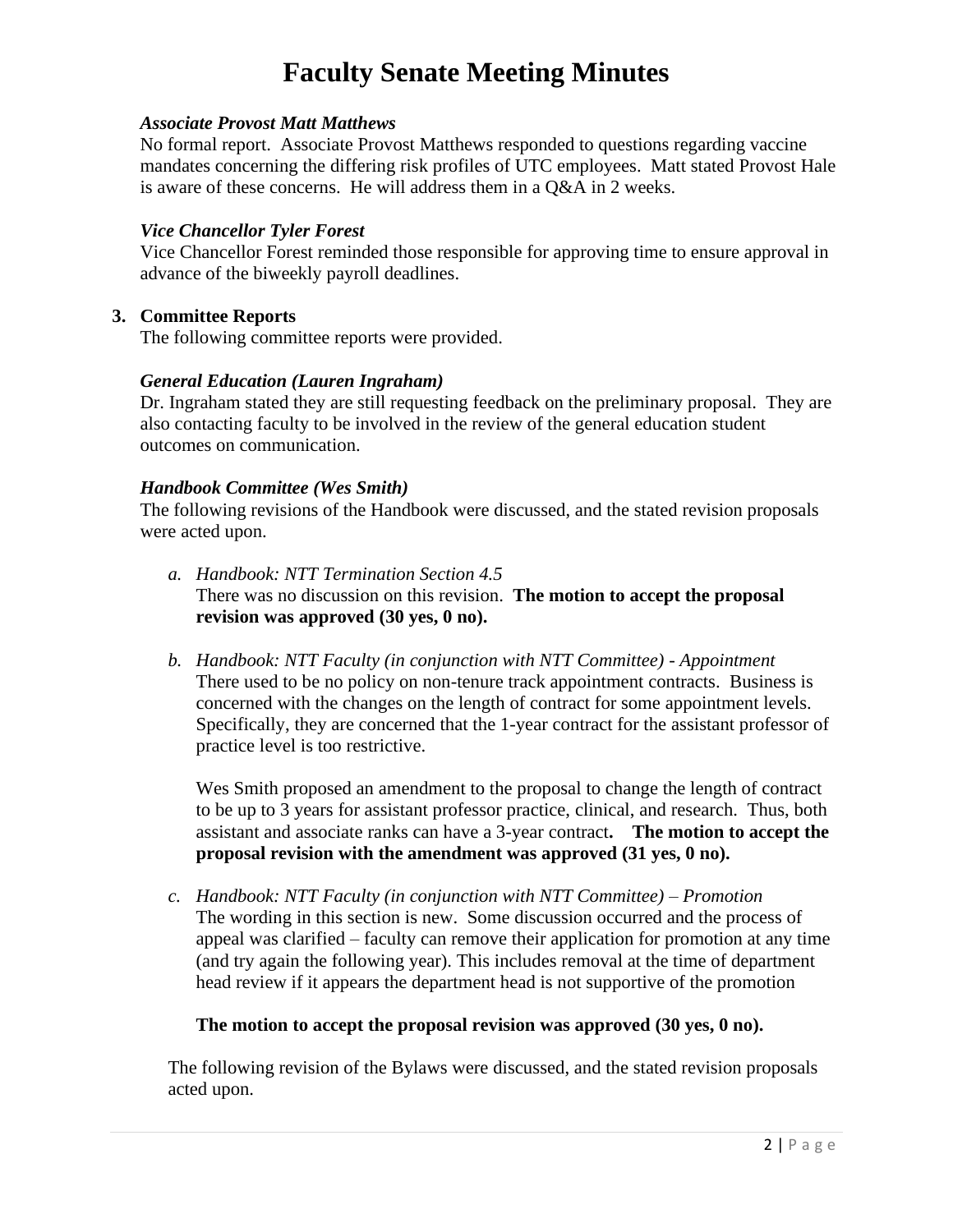*a. Bylaws: Out of Session Voting*

Charlene Simmons proposed that guideline #7 should read "The outcome of a vote, i.e., the success or failure of a motion is determined by a simple majority of those voting, provided that a majority of members participate in the vote." Cecelia Wigal seconded this amendment.

## **The motion to accept the proposed revision with the amendment was approved (30 yes, 1 no).**

b. Bylaws: Scheduling of Meetings

Charlene Simmons stated that a meeting being called with at least 24 hours is too short for a response if we do not define what is meant by an emergency. Marisa Colston asked if there is an issue with the 72 hours used in the past. Beth Crawford motion to amend the proposed revision to use 72 hours instead of 24 hours. Marisa Colston seconded.

### **Wes Smith, committee chair, pulled this revision proposal back to committee for further consideration of this concern.**

c. Bylaws: Officers: Duties, Qualifications, and Resources - Secretary There was no discussion on this revision proposal. The motion to accept the revision proposal was approved (27 yes, 0 no).

## **4. New Business**

The following new business was discussed.

#### *Senate Apportionment*

The only change is an addition of 1 nontenure track faculty member from the Library.

### *Living Wage Resolution for Staff*

A resolution developed by the Executive Committee was presented in support of UTC working toward \$15/hr. for minimum wage over the next 3 years. Tyler Forest mentioned that this transition will take a few years and the funding source is not yet determined.

Charlene moved to accept the resolution and Ethan Mills seconded. 28 approved, 0 opposed.

### *Covid Absence Statement for Spring 2022*

The outcome of the survey on Covid Absence Statement indicates that faculty desire a Covid Absence Statement for Spring 2022. Of the approximate 150 responders,

- 69% desire a Covid Absence Statement for Spring 2022
- Respondents want a statement that is consistent with the fall 2021 statement
- 74% believe students should wear masks
- 54% want a general University wide attendance policy (Brett Fuchs has a draft University attendance policy that can be shared.)